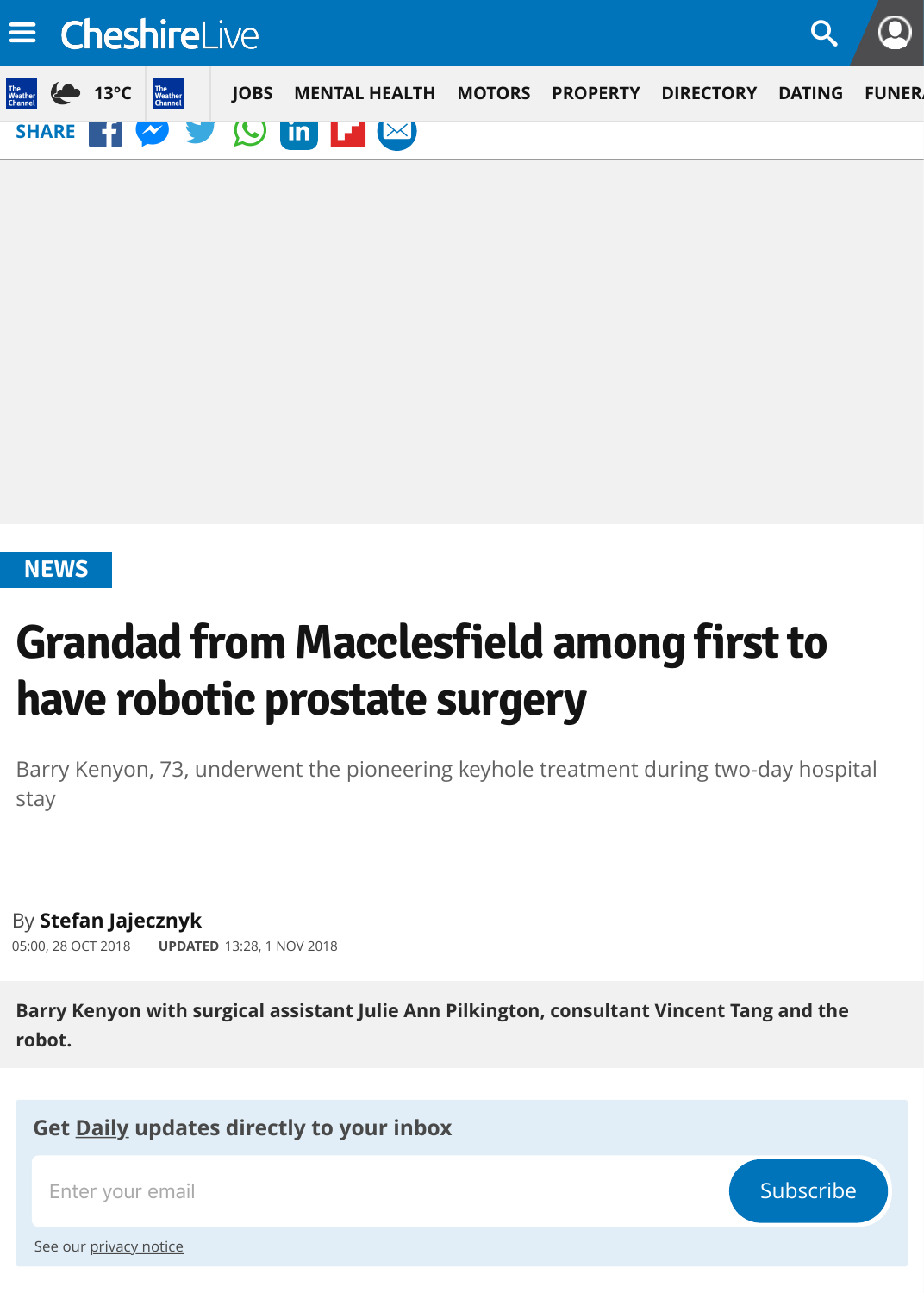This is the first time the new technique has been used to treat a patient with an  $\epsilon$ prostate in the north west and one of only few in the UK.

# **READ MORE**

Ghostly footage of modern day people to be projected onto historic Macclesfield landmark

Barry - who lives with wife Iris in Macclesfield and has two children and three grandchildren - was diagnosed with Benign prostatic hyperplasia (BPH), which is a common condition in men over 50.

The condition - which involves the prostate being enlarged, leading to bladder sto be painful and affect the ability to urinate.

Traditionally, the very large prostate was operated on using invasive open surger new procedure allows surgeons to use a robot to perform the operation - allowin quicker recovery.

Barry was diagnosed earlier in the year and, after the operation - which was perform Stepping Hill Hospital in Stockport - said: "I was very pleased to be the first to hav new operation.

# **READ MORE**

Jail for man who possessed 171-page guide to being a paedophile

"I was prepared to feel unwell for about six weeks, but with this it was more like s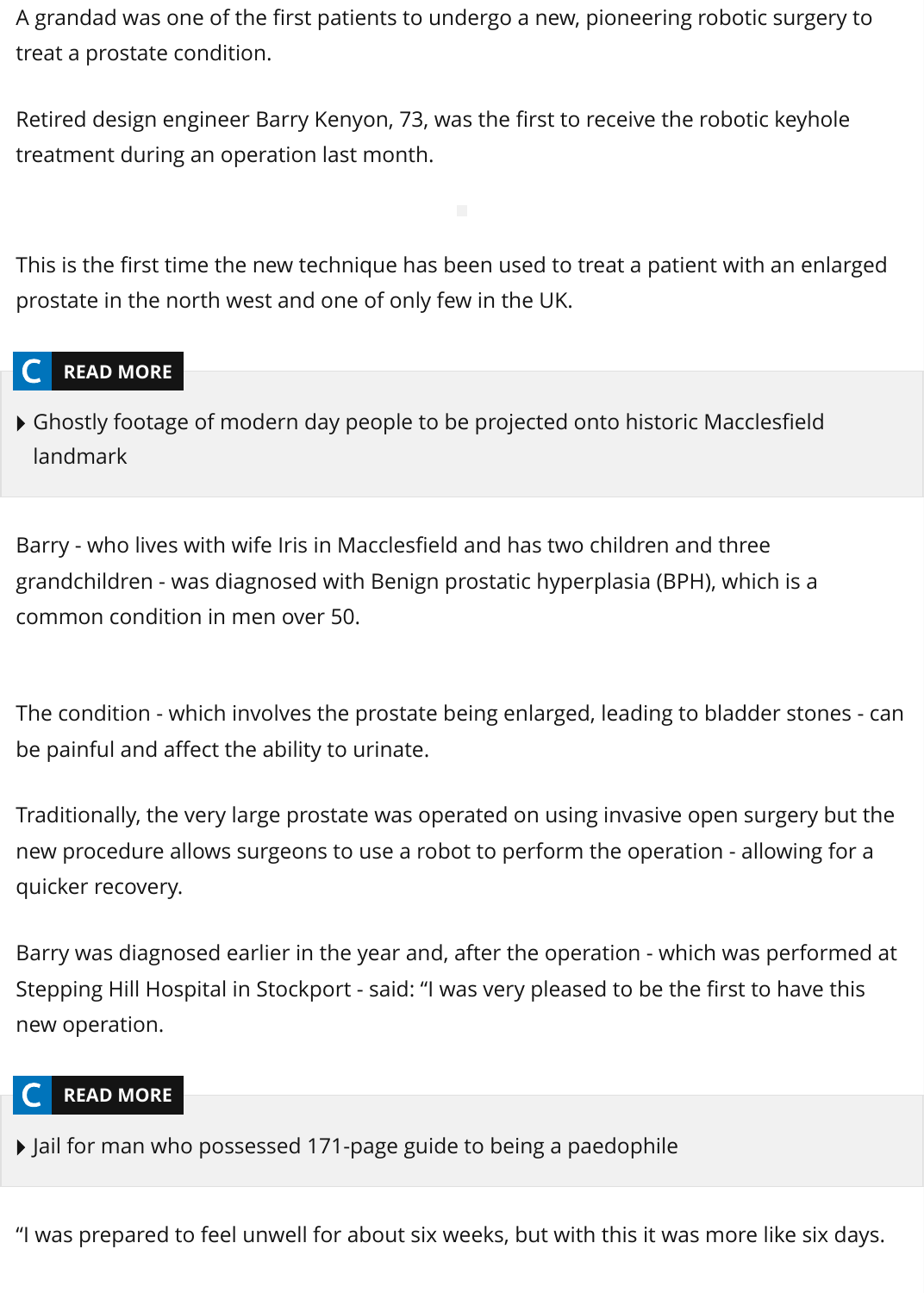time at home is swifter too.

Vincent Tang, the Consultant Urological surgeon who was trained in robotic surger UK and Australia – who carried out Barry's surgery – said: "The procedure is new north west.



# **READ MORE**

Artistic Army vet creates giant Remembrance mural at Macclesfield War Memorial

"I regularly perform robotic radical prostate surgery for prostate cancer, but this in time we've been able to offer robotic surgery on a patient with very large BPH an stones.

"Thanks to the fantastic theatre team the operation was a success, I am glad to se recovered quickly.

"Certainly this has added more options for our patients with a similar condition a hope to see other patients benefit from it soon."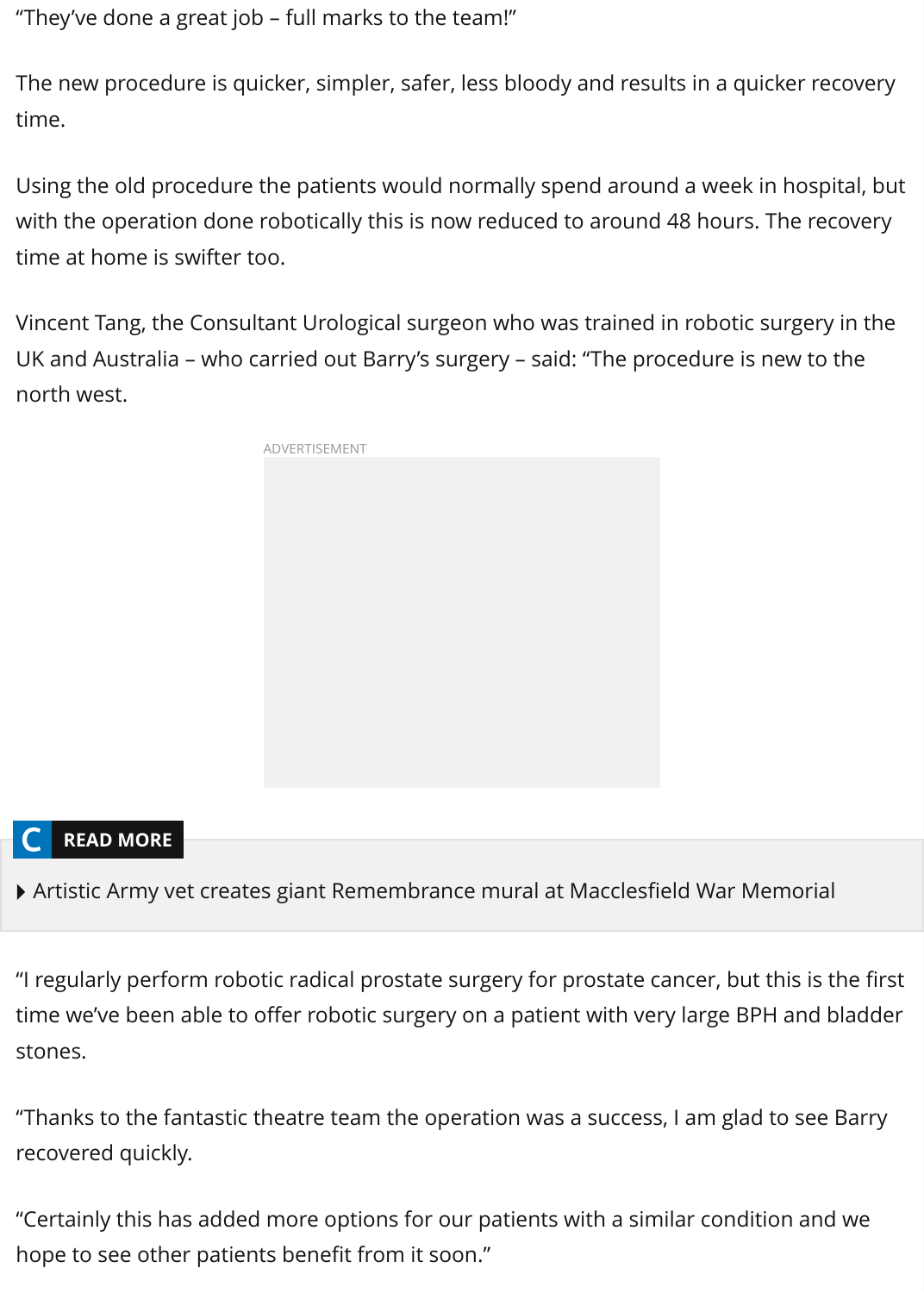#### **PROMOTED STORIES**

#### **PROMOTED STORIES**

**Tab<br />
Tab<br />
COI<br />
B<br />
Tab<br />
COI<br />
B<br />
L<br />
Tab<br />
COI<br />
B<br />
L<br />
Tab<br />
COI<br />
a<br />
Feed<br />
Let <br />
Let <br />
Let <br />
Let <br />
Let <br />
Let <br />
Let <b** 

**PPI FREE CHECK Halifax is Issuing Massive PPI Payouts to the Public (Look Up Your Name)** 

 $\mathsf{s}_\mathsf{I}$ 

 $\mathsf{s}_\mathsf{I}$ 

**PPI FREE CHECK Halifax Is Issuing £40b in PPI Payouts To The Public (Look Up Your N** 

**MONEY ADVICE CLUB Banks Don't Want You To Know About This Brilliant PPI Check**

### **[UK Residents Should Claim This £1000 Bene](http://adtopia.club/native/track.php?acid=56&acsrc=1&acacnt=TABOOLA1TCG&cid=1494306&crvid=133535351&pubid=tmg-chesterchronicle&ts=2018-12-02+19%3A35%3A52&title=Halifax+Is+Issuing+%C2%A340b+in+PPI+Payouts+To+The+Public+%28Look+Up+Your+Name%29&platform=Desktop&click_id=CjBmZGFjNTBkOC1iYjBlLTRkYmQtYWQ2NS1kZGExZDhlYTkxYTItdHVjdDJmYTVmMTESE2ltc2xhYnMtcXVpY2twcGktc2M&utm_source=taboola&utm_medium=referral)fit**

**INSURFOLIO.CO.UK**

# **[People Who Had Abbey National Accounts - Read This](http://t1.tkzio.com/cee71a0f-ec34-4d67-8326-5d345bee5220?site=tmg-chesterchronicle&title=UK+Residents+Should+Claim+This+%C2%A31000+Benefit&thumbnail=http%3A%2F%2Fcdn.taboola.com%2Flibtrc%2Fstatic%2Fthumbnails%2Fec43f191cc4eda9417937aa5b027434e.jpg&campaign=UKLife_Premium_Desktop_Nov1_Other&utm_content=138561293)**

**THE PPI FINDER**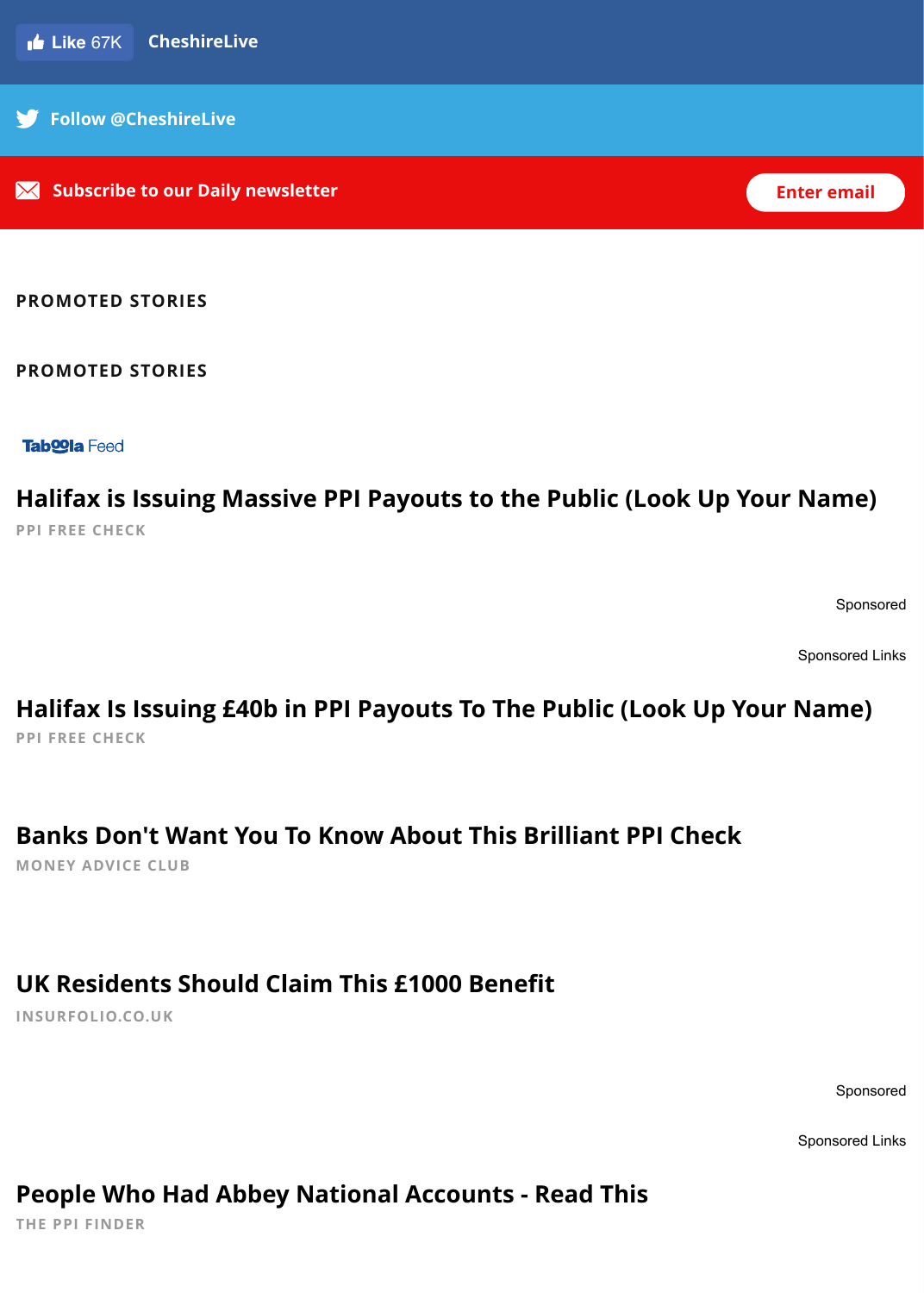### **Would you charge your family £17 each for Christmas dinner? One mother is doing just that DAILY POST**

**[Sean McAlonan death stuns Ballycastle community](http://digitalclam.co.uk/?c=4598&a=929&s3=CjBmZGFjNTBkOC1iYjBlLTRkYmQtYWQ2NS1kZGExZDhlYTkxYTItdHVjdDJmYTVmMTESF2RpZ2l0YWxveXN0ZXItbWNicHBpLXNj&s2=59815f%7Ctmg-chesterchronicle&s1=TB_PPI_MCB_SMARTBID) BELFAST LIVE**



**96-Year-Old Sells Her House. When She Open The Door Buyers Can't I Their Eyes**

**INVESTMENTGURU**

# **Microsoft® Exchange Email Work Smarter, Anywhere**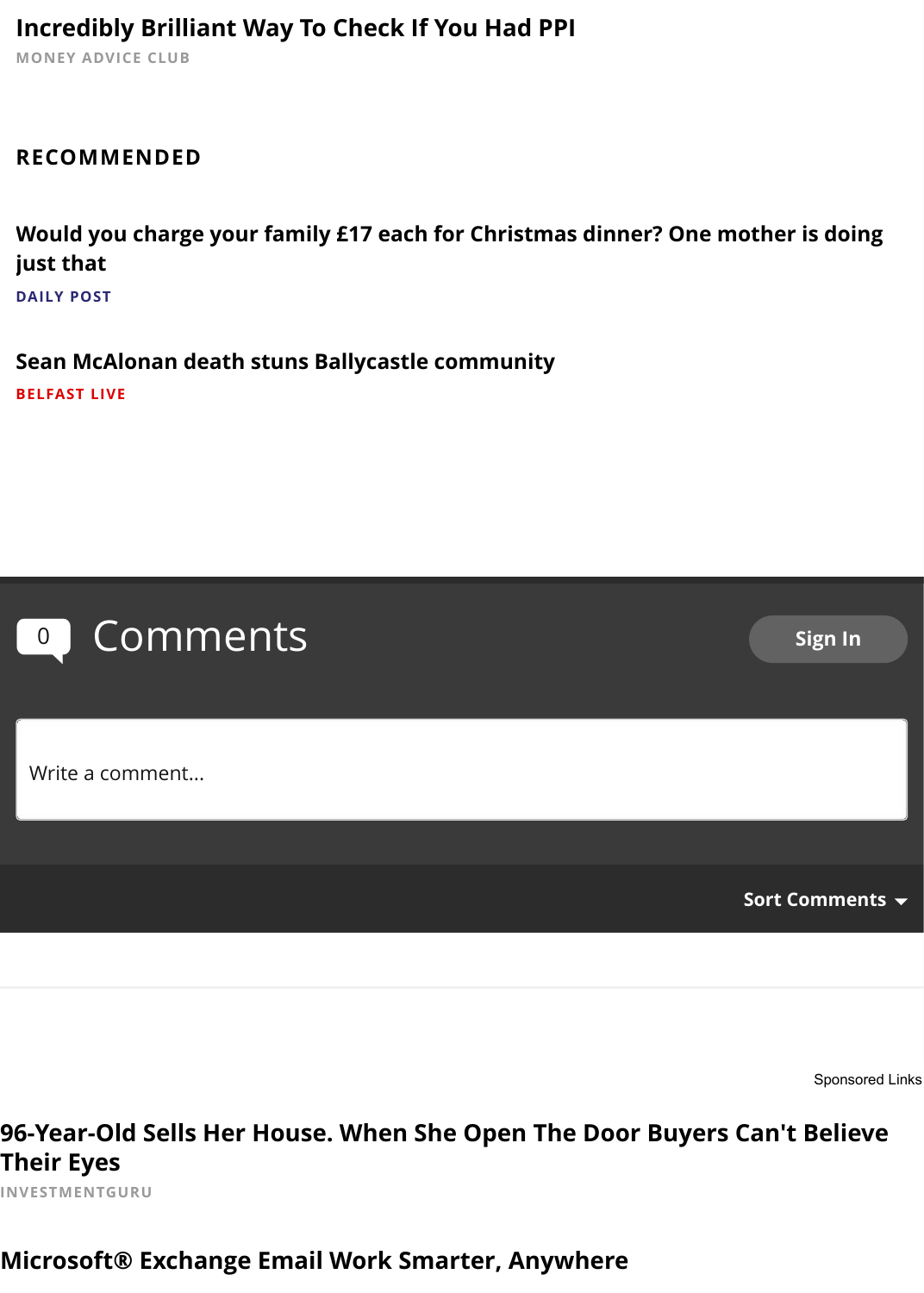### **[RECOMMENDED](https://ad.doubleclick.net/ddm/trackclk/N572608.1006845TABOOLA.COM/B21749121.230163072;dc_trk_aid=427917240;dc_trk_cid=106510825;dc_lat=;dc_rdid=;tag_for_child_directed_treatment=;tfua=?utm_source=taboola&utm_medium=referral)**

**I'm A Celebrity's John Barrowman 'on the verge of losing it' with Noel Edmond IRISH MIRROR**

**Bath man charged with assaulting three police officers**

**BATH CHRONICLE**

**BRIDES BLUSH Meghan Markle Sparks Attention With Her Over The Top Maternity L** 

**GIVEMESPORT [Heartbreaking update about Schumacher revealed by family](https://www.somersetlive.co.uk/in-your-area/bath-man-charged-assaulting-three-2266079?utm_source=taboola&utm_medium=display&utm_campaign=exchange)**

# **[This Is What A New Hearing Aid Should Actually Cost](http://70ckkfdk.bridesblush.com/fashion/meghan-markle-style-tb?utm_campaign=Meghan%20Style%20V1%20TEHILA%20-%20Desktop%20GBR&utm_source=taboola&utm_medium=tmg-chesterchronicle&utm_term=Meghan+Markle+Sparks+Attention+With+Her+Over+The+Top+Maternity+Looks&utm_content=https%3A%2F%2Fprod-pubplus-uploads.s3.amazonaws.com%2Fee637eb5-e8f7-460a-ad21-257e80a95364.jpg)**

**BEST HEARING AIDS**

# **[Change Is Coming to Cremation And Funeral Pricing](https://www.givemesport.com/1377974-family-member-of-michael-schumacher-reveals-he-often-cries-when-he-sees-beauty-at-home?autoplay=on&utm_source=taboola&utm_medium=taboola-rss-feed)**

**CONSUMER DAILY**

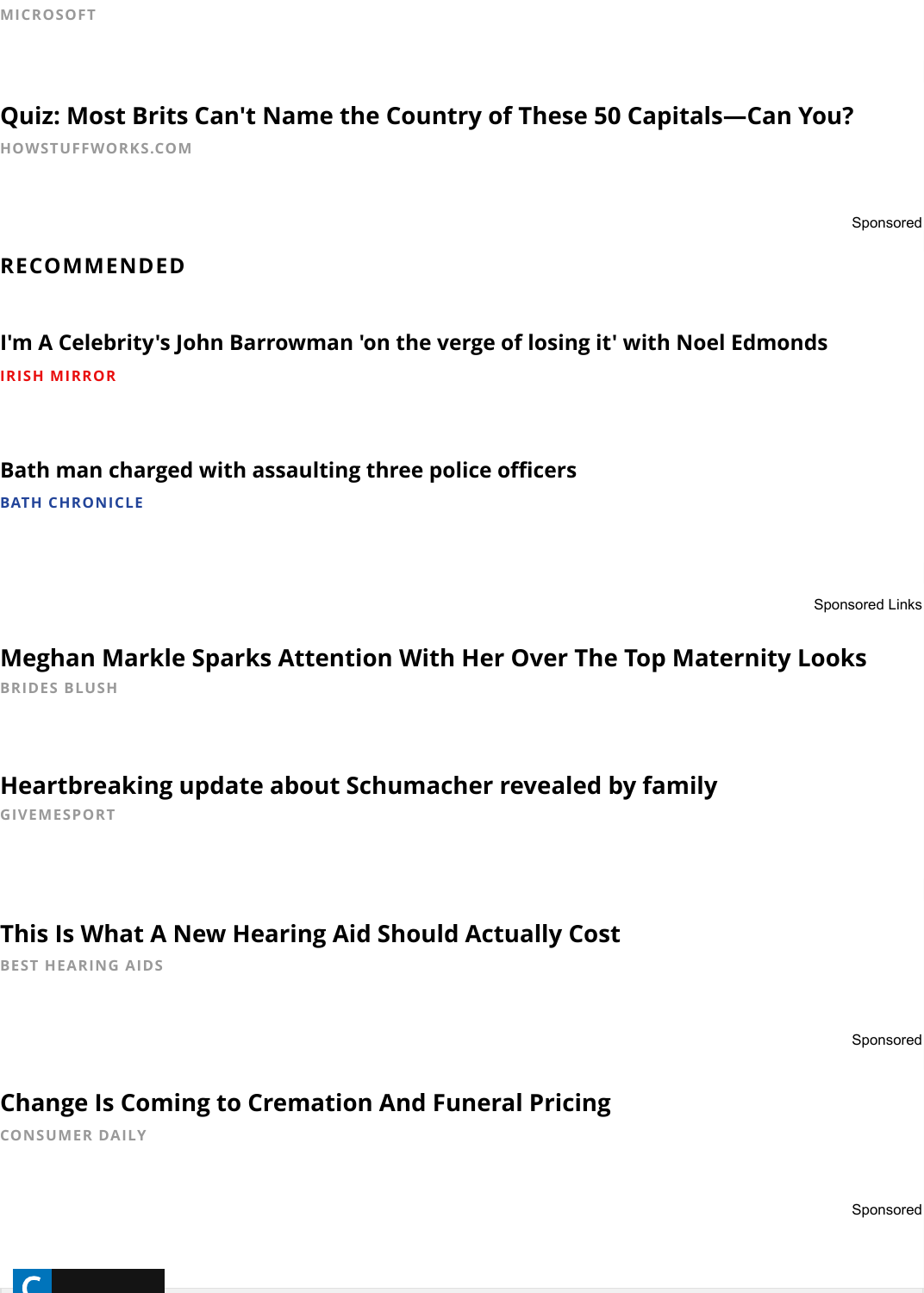### DirectExpose [Things Flight A](https://www.cheshire-live.co.uk/all-about/macclesfield)[ttendants](https://www.cheshire-live.co.uk/all-about/health) Notice About Passengers in 3 Seconds

Money Advice & Help [Santander Customers Are Being Refunded Thousands! Free PPI Check](http://weightlossgroove.com/iconic-photos-from-the-royal-wedding/?utm_source=taboola&utm_medium=tmg-chesterchronicle&utm_campaign=1466700&utm_term=What+Pippa+Did+At+Prince+Harry+%26+Meghan%27s+Wedding+Was+Beyond+Anyone%27s+Expectations)

UK Flooring Direct [Floorers: Don't Get Let Down By Your Flooring Suppliers Again This Christmas](http://www.directexpose.com/flight-attendants-reveal-flight-secrets/?utm_source=talas&utm_campaign=Ma_TS_DE_UK_D_FlightAttendants_v2_0609-Things+Flight+Attendants+Notice+About+Passengers+in+3+Seconds-https%3A%2F%2Fstorage.googleapis.com%2Fcaw-uploads%2Fa3e9dc08-3df5-4804-b4d5-dec0161fa44a.jpg&utm_term=tmg-chesterchronicle&utm_medium=Ma_TS_DE_UK_D_FlightAttendants_v2_0609&utm_content=newnext)

Sponsored Li



# **[TOP STORIES](https://www.ukflooringdirect.co.uk/trade-christmas?utm_source=taboola&utm_medium=display&utm_campaign=Taboola-Display-Trade-Native_Content-November_Test-Desktop&utm_content=tmg-chesterchronicle&utm_term=138009456)**

**HELSBY**

**Fire Crews and Air Ambulance involved in drare on Helsby Hill cliff face after man gets into dif-**

**CHESHIRE CONSTABULARY**

**Police appeal after two greyhounds found aba** 

**near the A41**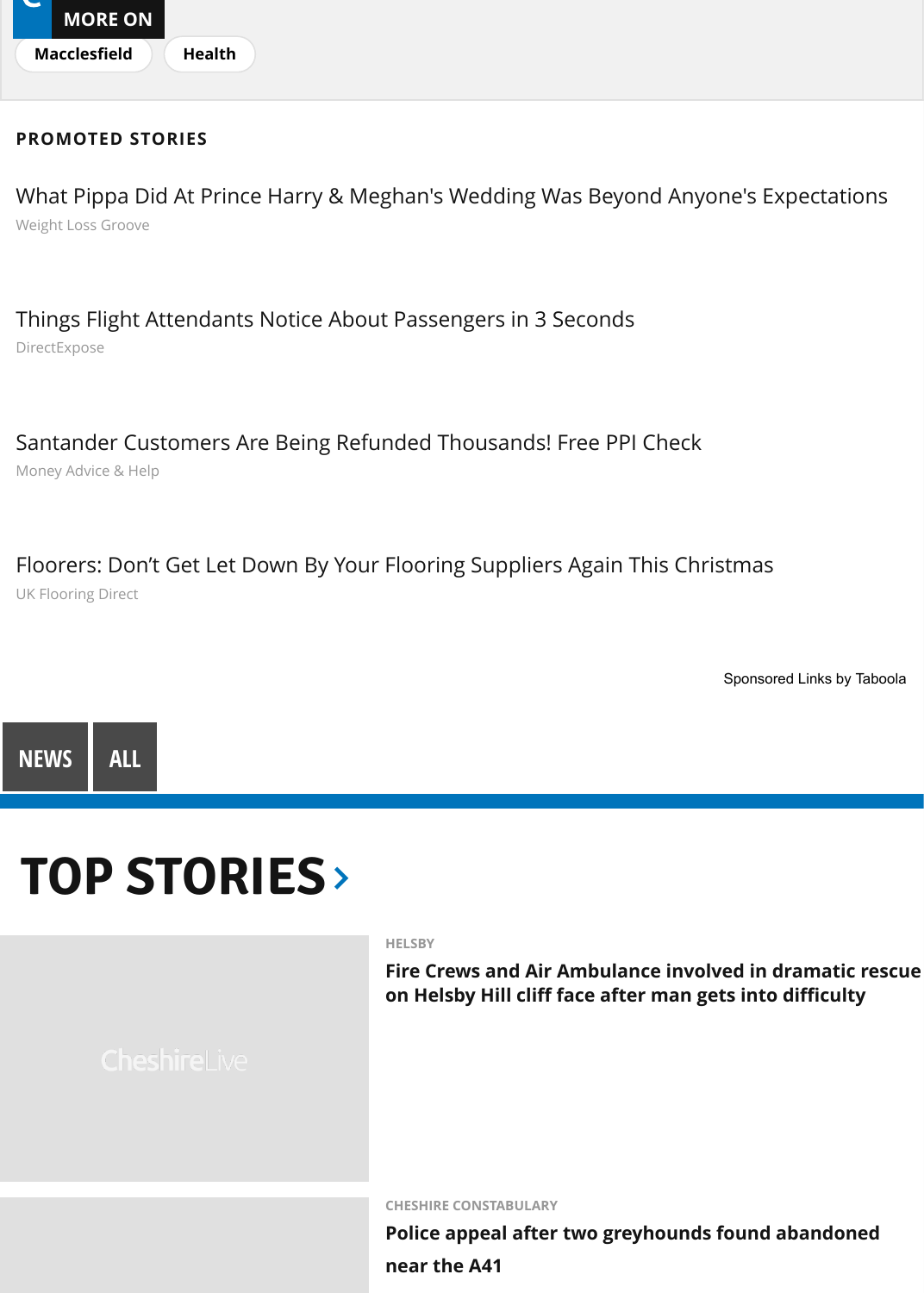**CHESHIRE CONSTABULARY**

#### **Police appeal after arson attack on Crewe hon**

#### **[CHESTER & CHESHIRE NEWS](https://www.cheshire-live.co.uk/news/chester-cheshire-news/police-appeal-after-arson-attack-15494766)**

Large gang of youths wreaking havoc in Maccl **Centre drinking alcohol, assaulting people and abuse policeman**

#### **CRIME**

**Cheshire one of top 10 counties with lowest bu in the UK**



**UNIVERSITY OF CHESTER**

**University of Chester aims to open sports soci**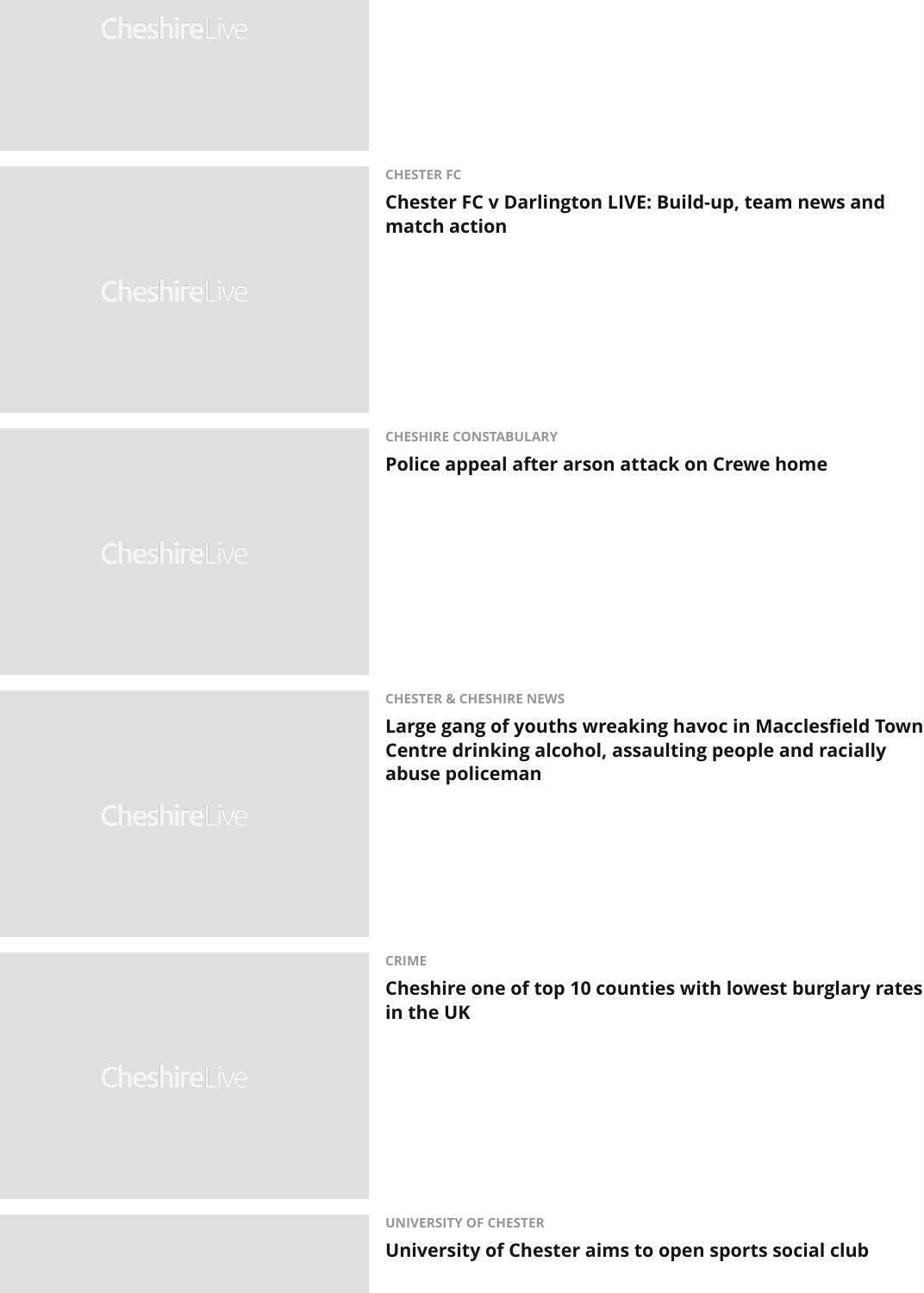**CREWE**

### **[Bentley Motors launch Continental GT Convertible](https://www.cheshire-live.co.uk/news/chester-cheshire-news/thug-who-attacked-frail-oap-15488563)s**

#### **[CHESHIRE CONSTABULARY](https://www.cheshire-live.co.uk/news/chester-cheshire-news/bentley-motors-launch-continental-gt-15492513)**

**Police close part of A535 due to serious Road T Collision**

**CHESHIRE CONSTABULARY**

### **UPDATE: Emergency Services urge motorists no or drug drive this Christmas**

#### **CRIME**

#### **Two houses in Ellesmere Port area burgled in under hours**